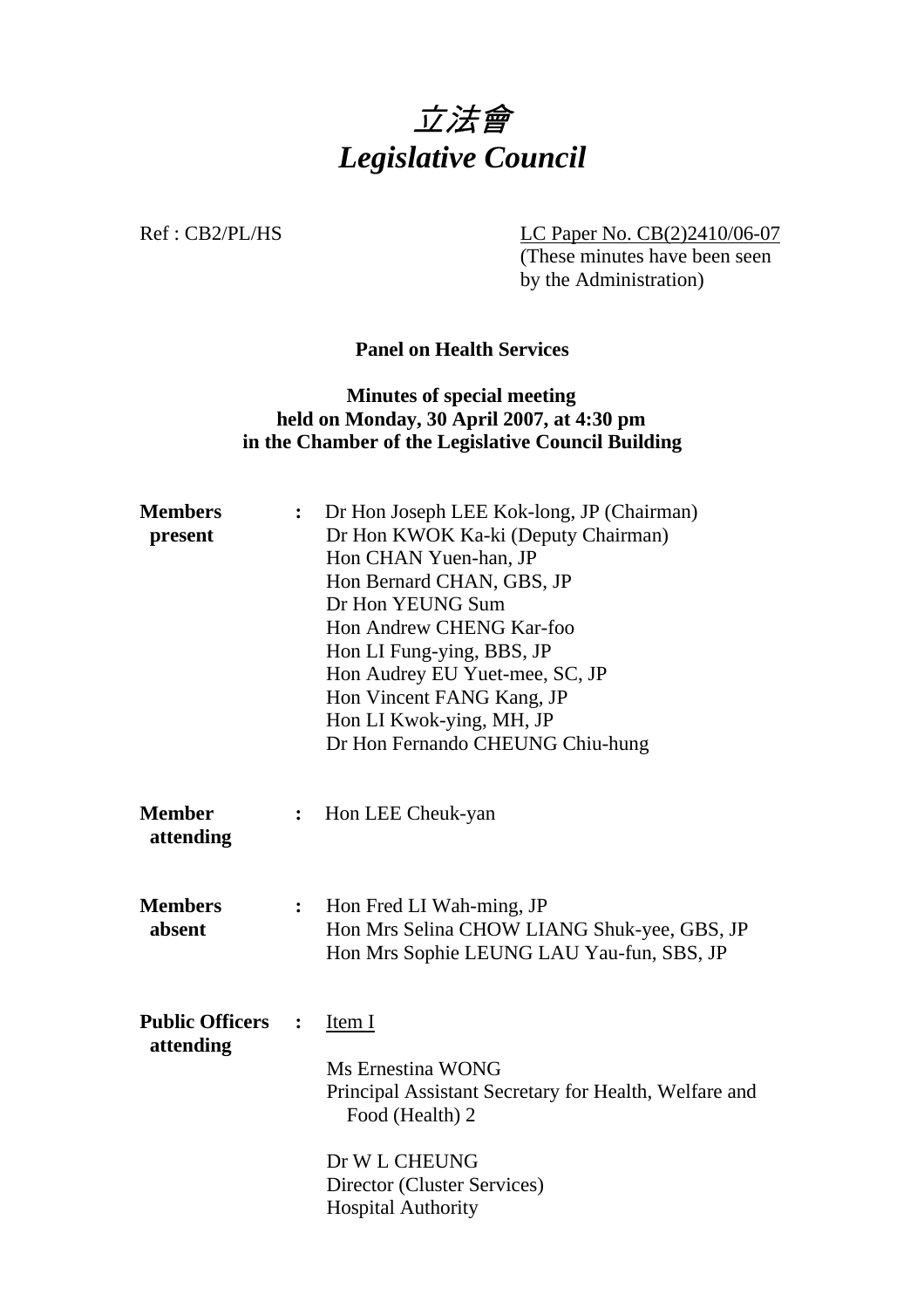|                                      | Dr Beatrice CHENG<br><b>Chief Manager (Cluster Performance)</b><br><b>Hospital Authority</b> |
|--------------------------------------|----------------------------------------------------------------------------------------------|
| <b>Attendance by :</b><br>invitation | Item I<br>Justice and Peace Commission of the Hong Kong                                      |
|                                      | Catholic Diocese                                                                             |
|                                      | Ms Jackie HUNG<br>Project Officer                                                            |
|                                      | Hong Kong Women Christian Council                                                            |
|                                      | Miss LOH Yuen-ching<br><b>Executive Secretary</b>                                            |
|                                      | Mr YOONG Man-kam                                                                             |
|                                      | Association for the Advancement of Feminism                                                  |
|                                      | Ms AU Mei-po<br>Organizer                                                                    |
|                                      | Ms LAU Ka-yee<br>Chairperson                                                                 |
|                                      | <b>New Women Arrivals League</b>                                                             |
|                                      | Ms YEUNG Mei<br>Chairman                                                                     |
|                                      | <b>Hong Kong Christian Institute</b>                                                         |
|                                      | Mr FAN Lap-hin<br><b>Project Secretary</b>                                                   |
|                                      | Mr LAM Wai-lun                                                                               |
|                                      | <b>Hong Kong Women's Coalition on Equal Opportunities</b>                                    |
|                                      | Ms CHUNG Yuen-yi<br>Co-ordinator                                                             |
|                                      | <b>Student Christian Movement of Hong Kong</b>                                               |

Miss LAU Kim-ling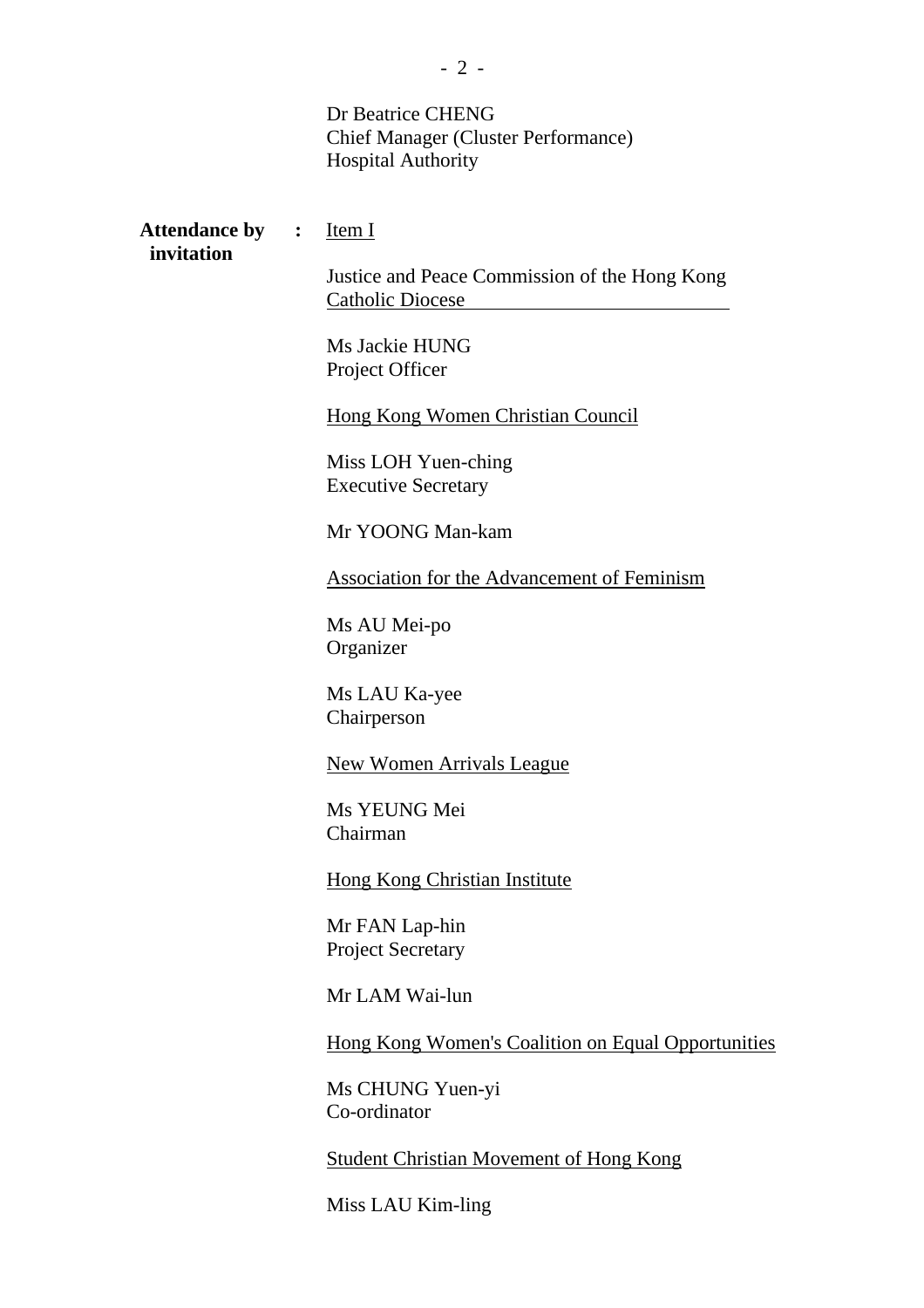|                               | Miss POON Wan-yu                                                                                           |
|-------------------------------|------------------------------------------------------------------------------------------------------------|
|                               | Hong Kong Association for the Survivors of Women<br>Abuse (Kwan Fook)                                      |
|                               | Ms LIU Ngan-fung<br>Chairperson                                                                            |
|                               | <u>準來港婦女關注組</u>                                                                                            |
|                               | Ms CHUNG Wai-mui                                                                                           |
|                               | Miss TSANG Suk-ling                                                                                        |
|                               | Dr Paul YIP<br>Senior Lecturer, Statistics and Actuarial Science<br>Department<br>The Hong Kong University |
|                               | Dr Anita LEUNG<br><b>Clinical Psychologist</b>                                                             |
| <b>Clerk</b> in<br>attendance | Miss Mary SO<br>$\ddot{\bullet}$<br>Chief Council Secretary (2)5                                           |
| <b>Staff</b> in<br>attendance | Ms Amy YU<br>Senior Council Secretary (2) 3                                                                |
|                               | Ms Sandy HAU<br>Legislative Assistant (2)5                                                                 |
| Action                        |                                                                                                            |

- 3 -

**I. Further discussion on the obstetric service charge for non-eligible persons whose spouses are Hong Kong residents**  [LC Papers No. CB(2)1552/06-07(01), CB(2)1710/06-07(01)-(02), CB(2)1724/06-07(01)-(06) and CB(2)1751/06-07(01)]

 The Chairman invited deputations to present their views on the Hospital Authority (HA)'s new obstetric service arrangements and the obstetric service charge for non-eligible persons (NEPs) whose spouses are Hong Kong residents.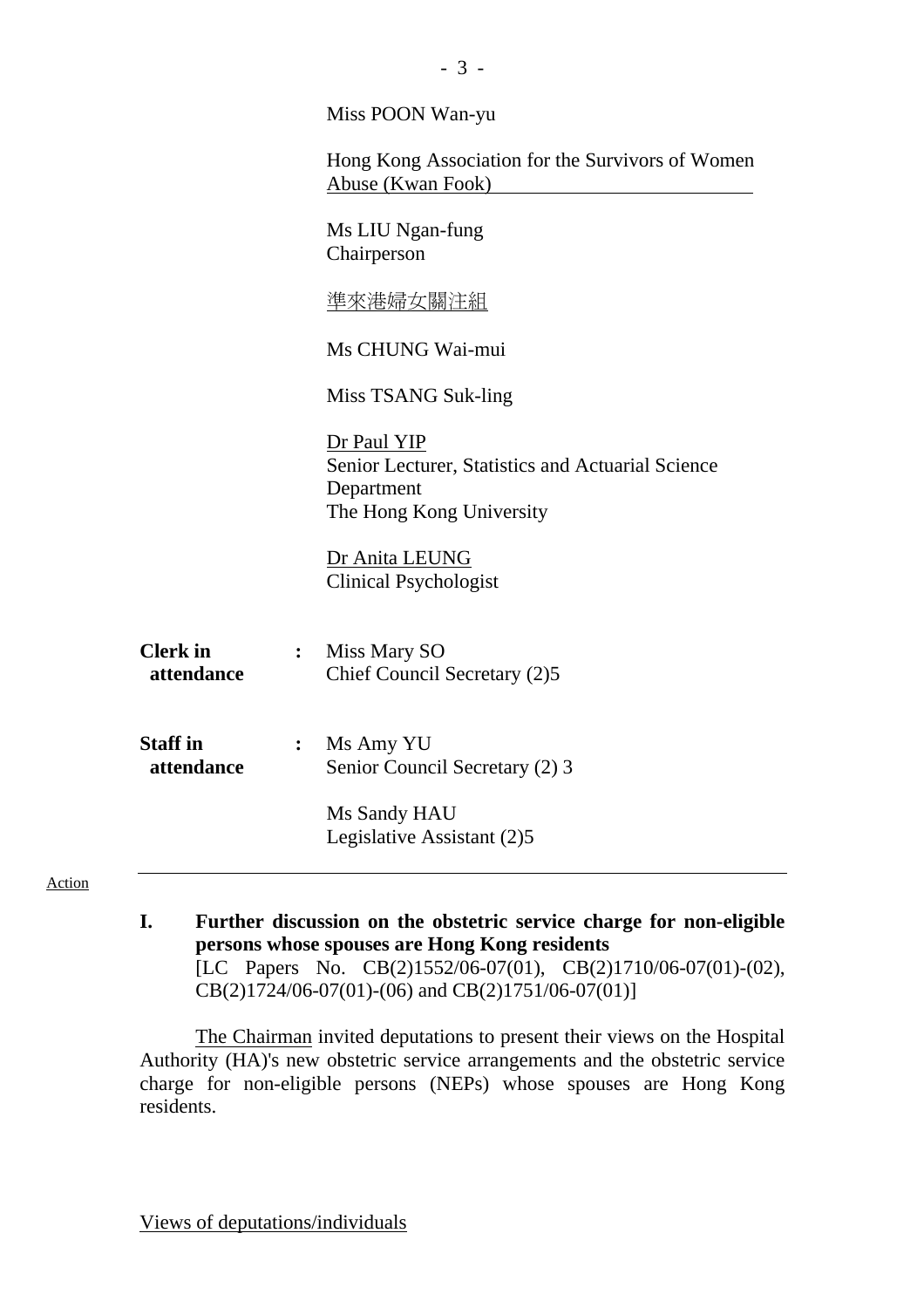# *Justice and Peace Commission of the Hong Kong Catholic Diocese*

2. Ms Jackie HUNG introduced the submission of the Justice and Peace Commission of the Hong Kong Catholic Diocese (LC Paper No.  $CB(2)1552/06-07(01))$  which recommended the following -

- (a) NEPs whose spouses were Hong Kong residents should not be charged NEP rates for using public medical services;
- (b) HA should allow NEPs whose spouses were Hong Kong residents to pay the old rate of the NEP Obstetric Package Charge at \$20,000 and reimburse the difference between the old and the revised rates to those NEPs who had paid the revised rates for obstetric services at public hospitals;
- (c) additional resources should be allocated to HA to improve its obstetric services; and
- (d) a review should be made to the population policy with regard to eligibility for public benefits of NEPs whose spouses were Hong Kong residents and were not.

# *Hong Kong Women Christian Council*

3. Miss LOH Yuen-ching introduced the submission of the Hong Kong Women Christian Council (LC Paper No. CB(2)1724/06-07(04)) which urged the following -

- (a) NEPs whose spouses were Hong Kong residents should be charged the same for using public medical services as Hong Kong residents;
- (b) HA should reimburse the revised fees for the NEP Obstetric Package Charge to NEPs whose spouses were Hong Kong residents;
- (c) Immigration Department (ImmD) should cease to deny NEP pregnant women whose spouses were Hong Kong residents from entering Hong Kong; and
- (d) a review should be made to the population policy taking account the growing number of marriages between residents of Hong Kong and the Mainland, to ensure family unity and social integration.

#### Action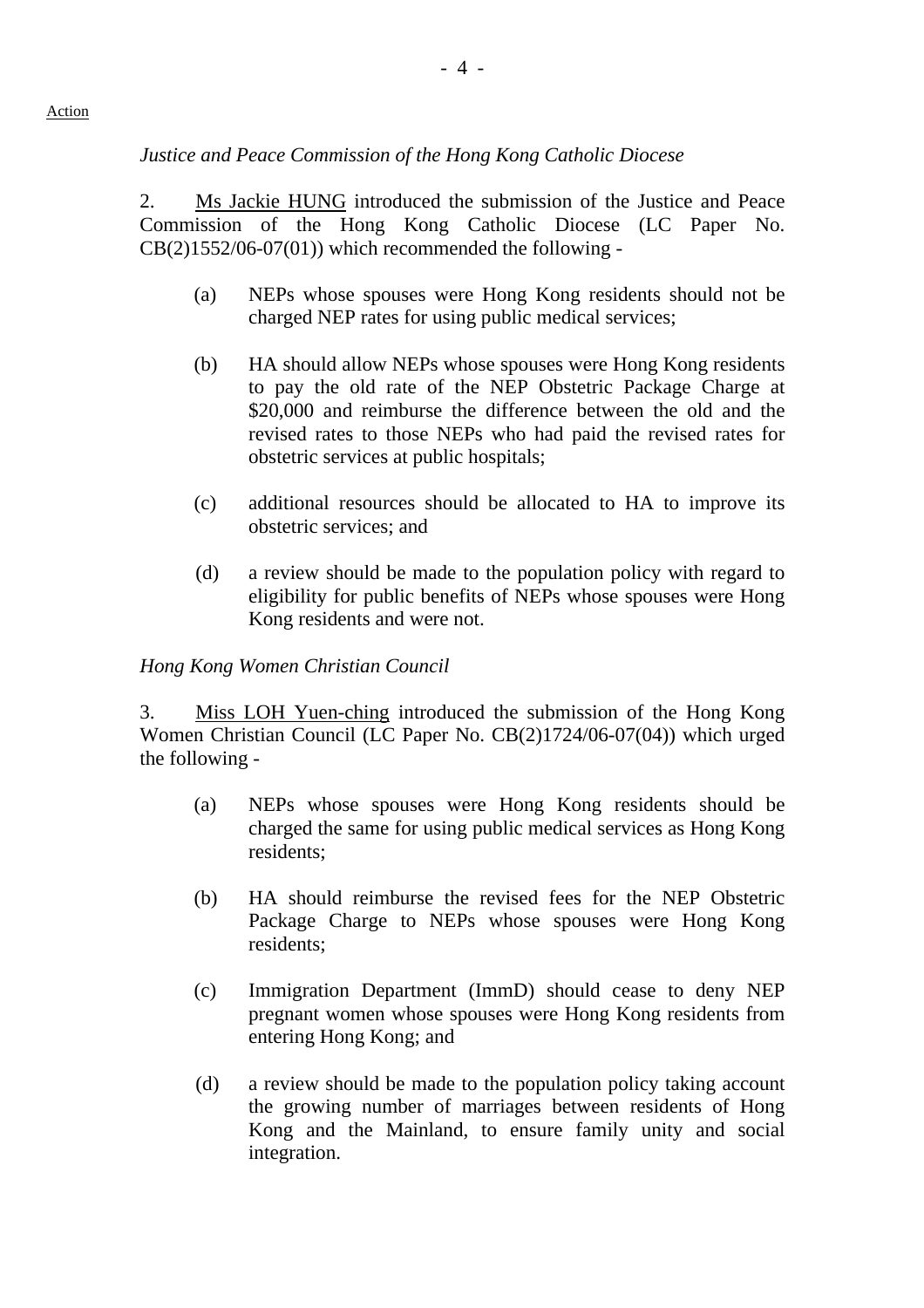Action

4. Mr YOONG Man-kam told the meeting that his Mainland pregnant wife would need to return to the Mainland to give birth as he could not afford the NEP Obstetric Package Charge. Mr YOONG said that HA's fee charging policy towards NEPs whose spouses were Hong Kong residents was unfair, as non-local spouses of civil servants could enjoy the nominal fees and charges for use of public medical services which were heavily subsided. Such policy was also discriminatory in that it targetted at NEPs for addressing the heavy workload of the obstetric services in the public hospitals and non-payment of medical fees.

### *Association for the Advancement of Feminism*

5. Ms AU Mei-po said that using the NEP Obstetric Package Charge to address the problem of local pregnant women having difficulty to access public obstetric services was wrong, as the root of the problem lay in the cutting back of obstetrics and gynecology services in the public hospitals in recent years. Ms AU further said that there was a need for the Administration to review the validity of not making a distinction amongst NEPs whose spouses were Hong Kong residents and those who were not, in view of the growing marriages between residents of Hong Kong and the Mainland.

#### *New Women Arrivals League*

 6. Ms YEUNG Mei introduced the submission of the New Women Arrivals League (LC Paper No. CB(2)1710/06-07(02) which criticised the Administration for putting the blame on NEPs for exerting pressure on the obstetric services in the public hospitals and pay no regard to the fact that many Hong Kong residents who married Mainland women were from low wage earners who could ill afford the NEP Obstetric Package Charge.

#### *Hong Kong Christian Institute*

7. Mr FAN Lap-hin presented the views of Hong Kong Christian Institute as set out in its submission (LC Paper No. CB(2)1724/06-07(06)). Specifically, the Institute requested the following -

- (a) HA should immediately cease charging NEPs whose spouses were Hong Kong residents the NEP Obstetric Package Charge, but subsidised fees and charges instead as holders of Hong Kong Identity (HKID) Card; and
- (b) the Administration should conduct a review of the population policy with regard to the eligibility for public benefits by NEPs whose spouses were Hong Kong residents.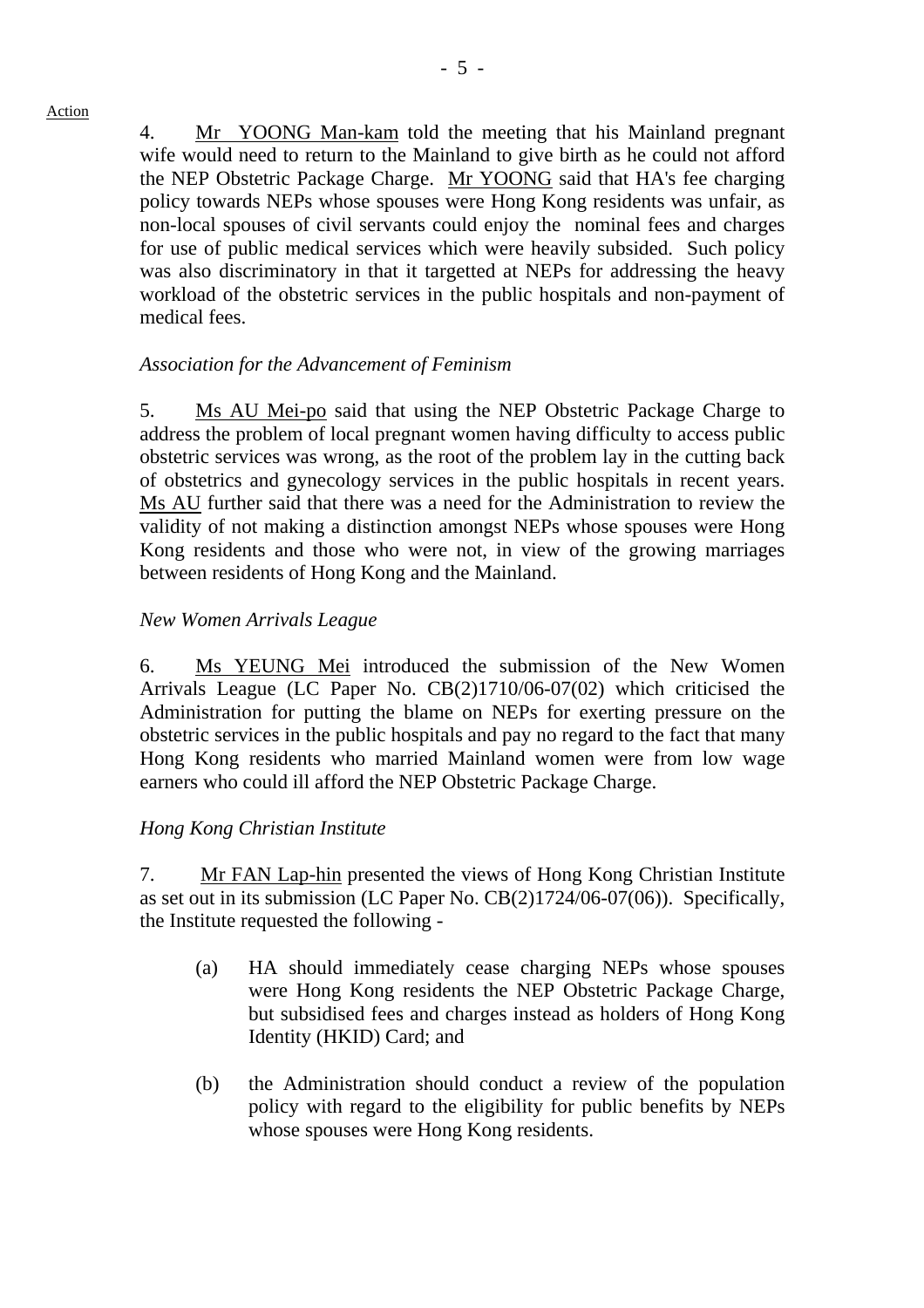Mr FAN pointed out that it was proposed in the Administration's paper for the Panel on 13 December 2004 that distinction should be made between NEPs whose spouses were Hong Kong residents and those who were not by not charging the former NEP charges because most of them were eligible for Oneway Permits (OWPs) to settle in Hong Kong and would become Hong Kong residents in the near future. Furthermore, visiting spouses from the Mainland were in effect members of Hong Kong families, as they were able to stay in Hong Kong virtually year-round under the Two-way Permit Scheme.

8. Mr LAM Wai-lun told the meeting that the introduction of the new rate of the NEP Obstetric Service Charge at \$39,000 on 1 February 2007 had forced him to borrow from family members and credit card companies, as he could barely come up with the old rate at \$20,000 when his wife became pregnant in June last year. It was unfair of the Government to put him in such a predicament, when expecting a child should be a joyous affair.

#### *Hong Kong Women's Coalition on Equal Opportunities*

9. Ms CHUNG Yuen-yi presented the views of Hong Kong Women's Coalition on Equal Opportunities as set out in its submission (LC Paper No. CB(2)1724/06-07(05)). Specifically, the Coalition requested the following -

- (a) HA should immediately cease charging NEPs whose spouses were Hong Kong residents NEP charges, and reimburse fees for the NEP Obstetric Package Charge to these NEPs;
- (b) HA should uphold the principle of medical ethics that no one would be denied proper medical care regardless of their means; and
- (c) the Administration should scrap the population policy, which discriminated women and violated human rights for family reunion.

#### *Student Christian Movement of Hong Kong*

10. Miss LAU Kim-ling presented the views of Student Christian Movement of Hong Kong as set out in its submission (LC Paper No.  $CB(2)1724/06-07)03$ ) which could be summarised as follows -

(a) the Administration should scrap the unfair arrangements of subjecting NEP pregnant women whose spouses were Hong Kong residents to NEP charges for obstetric services at public hospitals;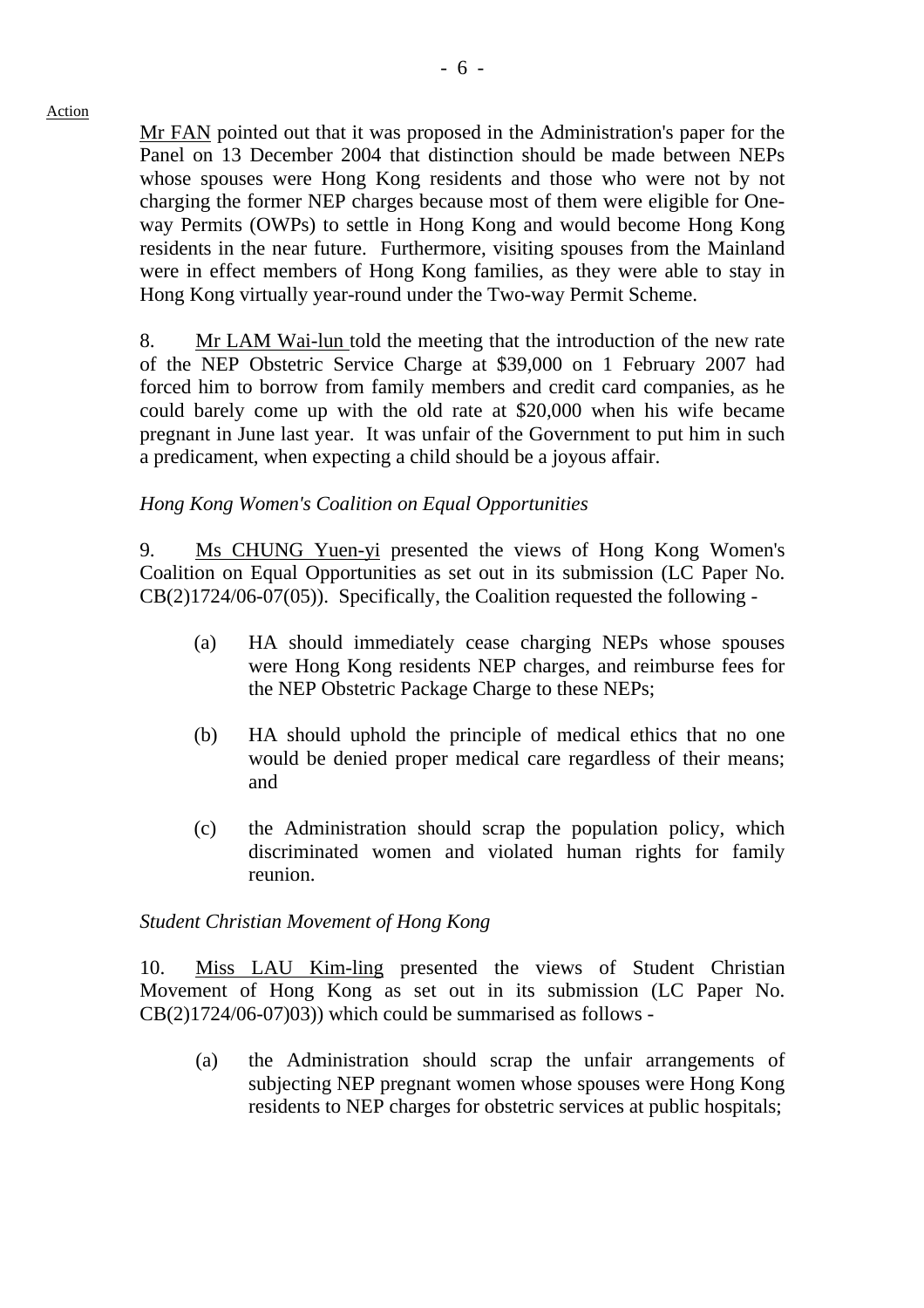- (b) instead of relying on raising fees and charges to reduce incidents of non-payment of medical bills., HA should focus on strengthening its registration of patients;
- (c) ImmD should not refuse the entry of Mainland pregnant women whose spouses were Hong Kong residents into Hong Kong; and
- (d) the Administration should not point to NEPs for the difficulty of local pregnant women having difficulty in getting proper obstetric services and priority to such services, in order to avoid polarising the community into locals and new arrivals.

#### *Hong Kong Association for the Survivors of Women Abuse (Kwan Fook)*

11. Ms LIU Ngan-fung presented the views of Kwan Fook as set out in its submission (LC Paper No. CB(2)1724/06-07(01)) which recommended the following -

- (a) in accordance with the relevant provisions of the United Nations Convention on the Rights of the Child (CRC), it was incumbent upon the Hong Kong Government to ensure the rights of the children bore by Mainland women and fathered by Hong Kong to be born and raised in Hong Kong. The fact that the high rate of the NEP Obstetric Service Charge had the effect of deterring or forcing financially vulnerable Mainland NEPs whose spouses were Hong Kong residents to give birth in the Mainland was a violation of the CRC;
- (b) HA should only charge NEPs whose spouses were Hong Kong residents subsidised fees and charges at public hospitals/clinics, similar to Hong Kong residents;
- (c) HA should immediately reimburse the revised fees for the NEP Obstetric Package Charge to NEPs whose spouses were Hong Kong residents;
- (d) ImmD should not refuse the entry of Mainland pregnant women whose spouses were Hong Kong residents into Hong Kong;
- (e) the Administration should take immediate remedial action to assist those families who were adversely affected by the new obstetric service arrangements; and
- (f) the Administration should review the eligibility for subsidised social services under the population policy, in view of the increasing marriages between residents of Hong Kong and the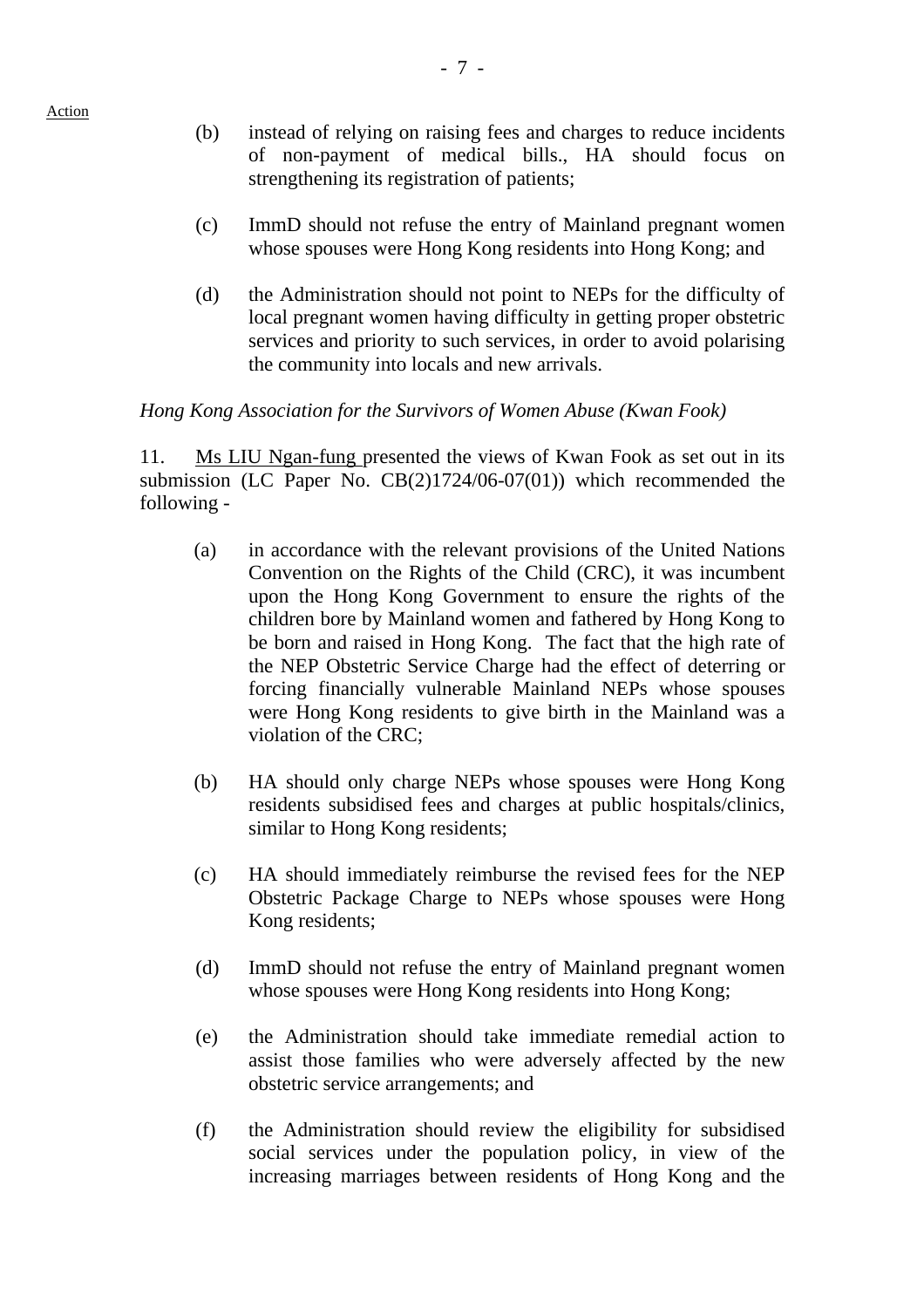Mainland, to prevent tragedies from recurring and better facilitate family reunion.

### 準來港婦女關注組

12. Miss TSANG Suk-ling said that charging NEPs whose spouses were Hong Kong residents NEP charge for public obstetric services was unfair , as they were members of Hong Kong families, albeit they had yet to become Hong Kong residents while waiting for their turn to settle in Hong Kong under the OWP Scheme.

13. Ms CHUNG Wai-mui, a Mainlander, told the meeting that the NEP Obstetric Package Charge had put a heavy financial strain on her Hong Kong resident spouse who only earned some \$7,000 a month. Ms CHUNG further said that she could not make her booking in the hospital cluster where she lived, as in the case of local expectant mothers. Although she lived in Tuen Mun, she could only get her booking for obstetric services at the United Christian Hospital in the Kowloon East cluster.

## *Dr Paul YIP, Senior Lecturer of the Department of Statistics and Actuarial Science of the University Hong Kong*

14. Dr Paul YIP presented his views on the need of the Administration to adopt a family-centered population policy to promote social harmony and the long-term sustainability of Hong Kong, details of which were set out in the submission (LC Paper No. CB(2)1724/06-07(02)).

# *Dr Anita LEUNG, Clinical Psychologist*

15. Dr Anita LEUNG introduced her submission (LC Paper No. CB(2) 1751/06-07(01)) which essentially pointed out that clinical experiences evidenced difficulties and frustration in parent-child relationship if the parent was not the primary caregiver in the first five years of the child's life and that a secure mother-child attachment was linked to positive behavior later in the child's life, such as self-esteem, social competence, satisfying peer relations, and persistence in problem solving.

#### Discussion

16 Dr Fernando CHEUNG asked whether HA had disregarded the medical ethics to treat patients regardless of their means, having regard to the fact that HA would only admit those NEP pregnant women who could afford the new Obstetric Package Charge.

17. Principal Assistant Secretary for Health, Welfare and Food (Health) 2 (PAS/HWF(H)2)) responded as follows -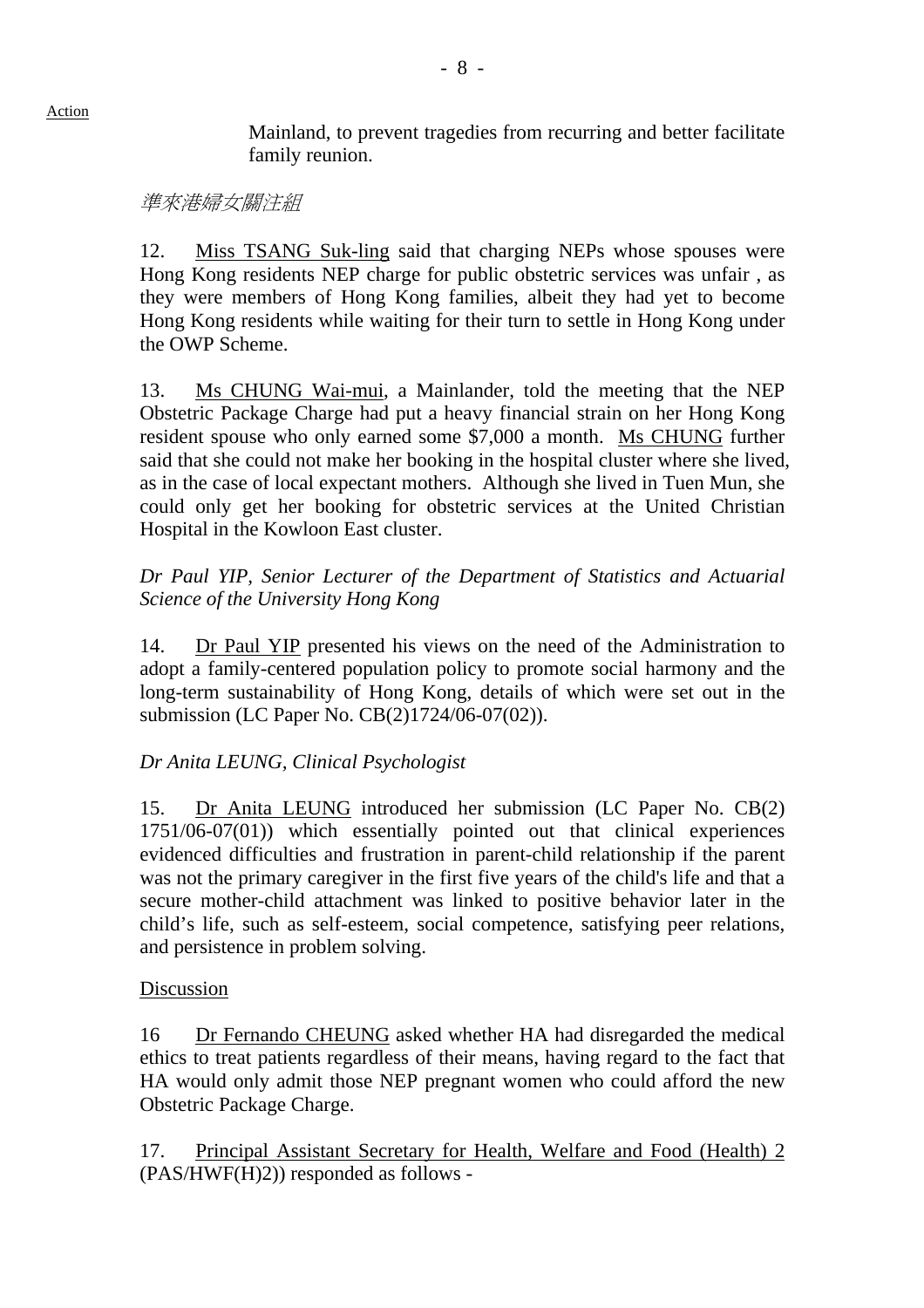- (a) there was no question of HA only treating NEPs who could afford the NEP charges, as it was the established policy of HA to treat all patients, including NEPs, in urgent medical condition;
- (b) there was also no question of HA's charging policy being discriminatory against NEPs whose spouses were Hong Kong residents, as all NEPs were charged the specified rates applicable to them;
- (c) as mentioned at previous meetings of the Panel on 8 January and 16 April 2007, the new obstetric service arrangements implemented on 1 February 2007 had been working well so far in achieving the following three objectives. First, to ensure that local expectant mothers were given proper obstetric services and priority to such services. Second, to limit the number of nonlocal pregnant women coming to Hong Kong to give births to a level that could be supported by Hong Kong's healthcare system. Third, to deter dangerous behaviour of non-local pregnant women in seeking emergency hospital admissions through the Accident and Emergency Departments shortly before labour; and
- (d) the introduction of new Obstetric Package Charge had nothing to do with the observations made by the Director of Audit in his report No. 47 about collection of outstanding fees by HA which was being separately dealt with by HA.

18. Director (Cluster Services) HA supplemented that there was no question of HA adopting the new Obstetric Package Charge to generate more income. Since the implementation of the new obstetric service arrangements on 1 February 2007, the number of births by NEPs had dropped 36% as compared with the same period in 2006, whereas the number of births by local pregnant women was expected to increase some 14%. Director (Cluster Services) HA further said that although the new service charge might render it not affordable for some NEPs to give birth in Hong Kong, these NEPs always had the option of giving their birth in their original place of residence.

19. Dr YEUNG Sum said that the Democratic Party strongly opposed to the policy of making no distinction between NEPs with no marital ties with Hong Kong resident and NEPs whose spouses were Hong Kong residents in the charging of public obstetric services, as the latter was members of Hong Kong families and the child they were bearing was the child of Hong Kong residents. Dr YEUNG pointed out that in order to be eligible for public rental housing, only at least half of the family members at the allocation were required to be Hong Kong residents. In light of the views expressed by members at the special meeting on 16 April 2007 and the views expressed by deputations at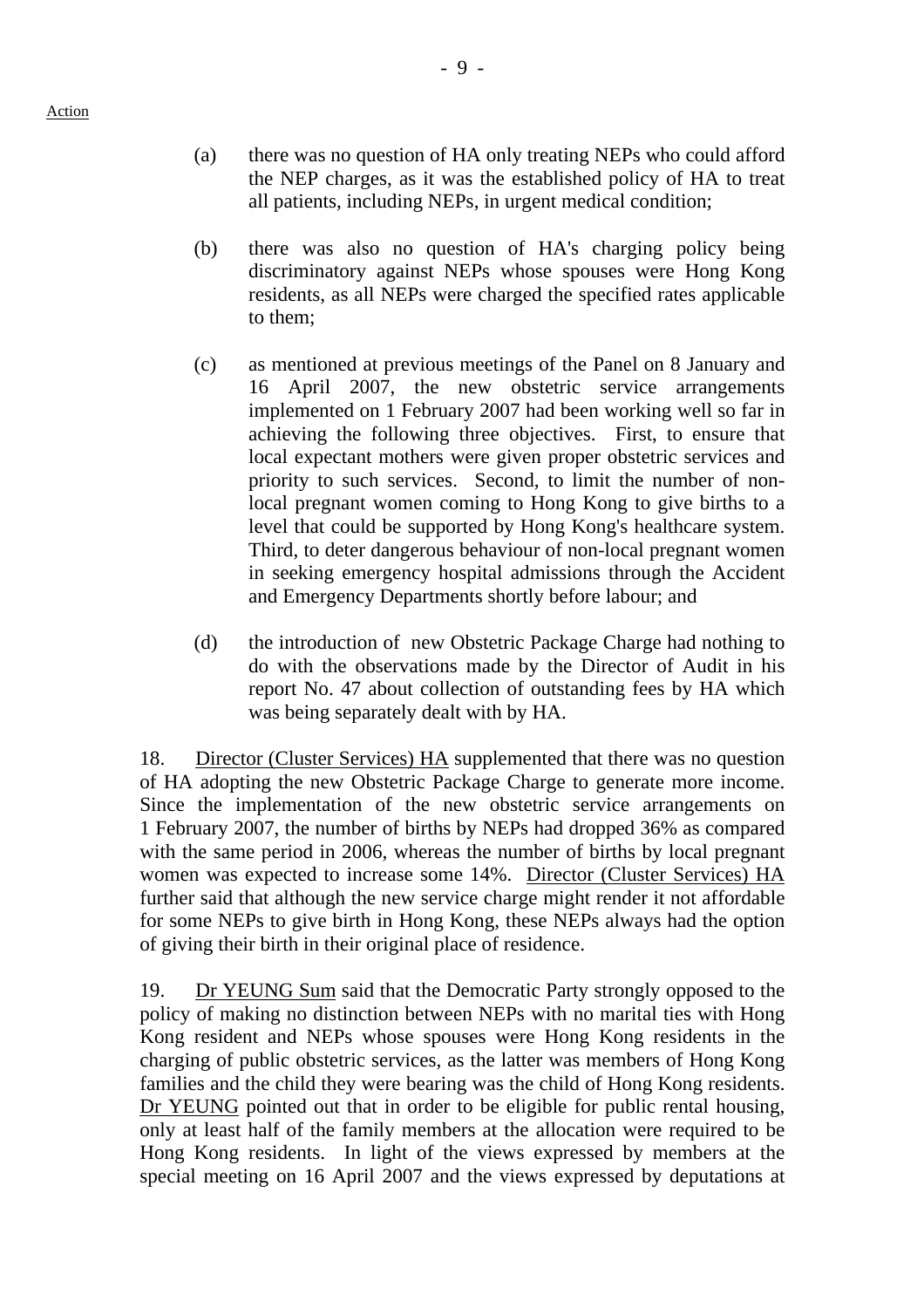this meeting, Dr YEUNG asked whether the Administration had come to a view on not treating NEPs with marital ties in Hong Kong on an equal footing with those NEPs with no marital ties in Hong Kong.

20. PAS/HWF(H)2 responded that as mentioned at the special meeting on 16 April 2007, the Administration needed more time to monitor the effects of the new obstetric service arrangements prior to making any changes/fine-tuning to the arrangements, if any. Moreover, the peak period for using the obstetric services was in the latter half of the year.

21. The Chairman said that the review of the new obstetric service arrangements and to make a distinction between NEPs whose spouses were Hong Kong residents and those who were not in the charging of the public obstetric services were two different matters. In response, PAS/HWF(H)2 said that the matter in question would fall under the scope of the review of the new obstetric service arrangements by the Administration.

22. Ms Audrey EU said that it was incumbent upon the Administration to provide a response to the motion passed at the special meeting on 16 April 2007 requesting HA to allow NEPs whose spouses were Hong Kong residents to pay the old rate of the NEP Obstetric Package Charge at \$20,000. Ms EU further asked whether non-local spouses of Hong Kong residents, say, from France and the United Kingdom, were also subjected to the NEP charges for public obstetric services.

23. Director (Cluster Services) HA responded that under HA's charging policy, only holders of HKID card were entitled to the nominal fees and charges which were heavily subsidised. The fact that non-local spouses of Hong Kong residents from places other than the Mainland could come to settle in Hong Kong and obtain a HKID card much faster than the Mainland spouses of Hong Kong residents was a matter outside the purview of HA.

24. Ms Audrey EU urged that a joint meeting be held with other relevant Panels to discuss with the Administration on the adverse effects of the existing population policy with regard to eligibility for public benefits on family unity and social integration, having regard to the split families situation given rise by the NEP Obstetric Package Charge if NEPs whose spouses were Hong Kong residents were forced to give birth in the Mainland due to lack of means. Not only would the situation undermine the development of a child as the first five years of a child's life was critical to his/her development as pointed out by many experts, the longer time taken for the child to settle in Hong Kong under the OWP Scheme would also make it harder for him/her to adapt to the new environment. Ms EU was of the view that the Administration should charge the NEP rates based on whether the child bore by NEPs were a child of Hong Kong residents. Dr YEUNG Sum and Dr Fernando CHEUNG concurred. Dr CHEUNG further said that to allow NEPs whose spouses were Hong Kong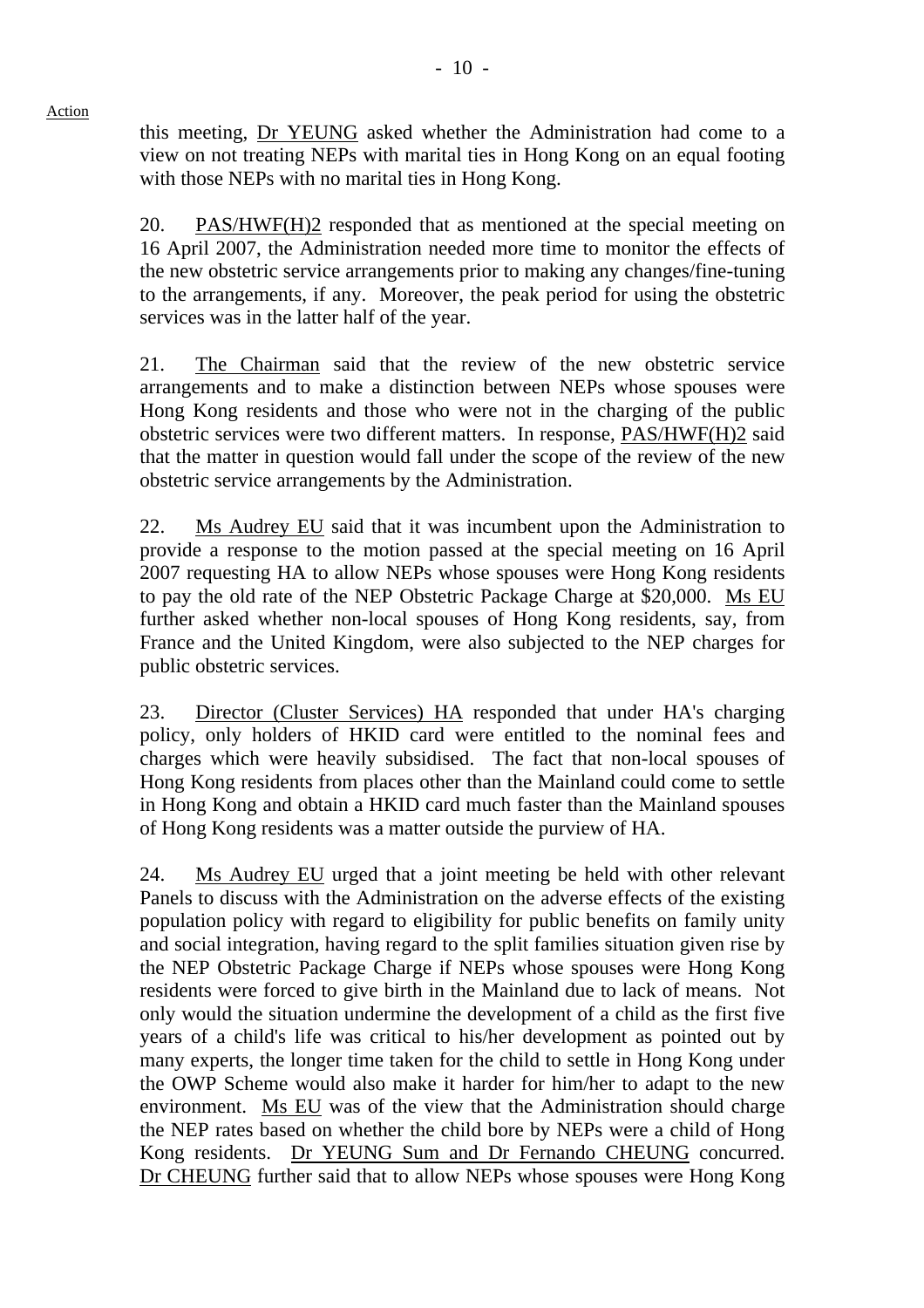residents to pay the old rate of the NEP Obstetric Package Charge at \$20,000 would not go against the policy that subsidized services should be restricted to Hong Kong residents as the rate of \$20,000 was set on a cost-recovery basis.

25. PAS/HWF(H)2 reiterated the objectives of the new obstetric service arrangements mentioned in paragraph 17 above. PAS/HWF(H)2 further said that in order to facilitate family reunion, Mainland spouses of Hong Kong residents could apply under the OWP Scheme to settle in Hong Kong. To her understanding, less than five years' time was needed to obtain an OWP. Moreover, the onus was on couples of cross-boundary marriages to decide when and where they wished to have children depending on their own circumstances.

26. Dr Fernando CHEUNG asked whether the Administration had considered not treating NEPs whose spouses were Hong Kong residents as NEPs in the provision of public medical services during the formulation of population policy.

27. PAS/HWF(H)2 responded that the Administration did consider allowing NEPs whose spouses were Hong Kong residents to pay subsidised fees and charges for public medical services during the formulation of population policy, but concluded in the final analysis that there was no need to make distinction amongst NEPs for the charging of public medical services.

28. Ms Audrey EU asked whether HA's charging policy on obstetric services for NEPs had taken into account its impact on family unity and the long-term development of Hong Kong.

29. PAS/HWF(H)2 replied in the negative to Ms EU's question in paragraph 28 above, as the charging policy of HA was based on whether the patients concerned were holders of HKID card or otherwise.

# Conclusion

Action

Admin Clerk 30. In closing, the Chairman requested the Administration to provide a written response by early June 2007 at the latest on the motion passed by the Panel at the special meeting on 16 April 2007 requesting HA to allow NEPs whose spouses were Hong Kong residents to pay the old rate of the NEP Obstetric Package Charge at \$20,000. The Administration was also requested to include in its written response to the Panel the suggestion of refunding fees paid at the time of booking for public obstetric services if the delivery did not take place eventually due to valid reasons such as a miscarriage. The clerk was requested to line up a joint meeting with other relevant Panels to discuss with the Chief Secretary for Administration on the impact of eligibility for public benefits by NEPs whose spouses were Hong Kong residents on population policy and family policy.